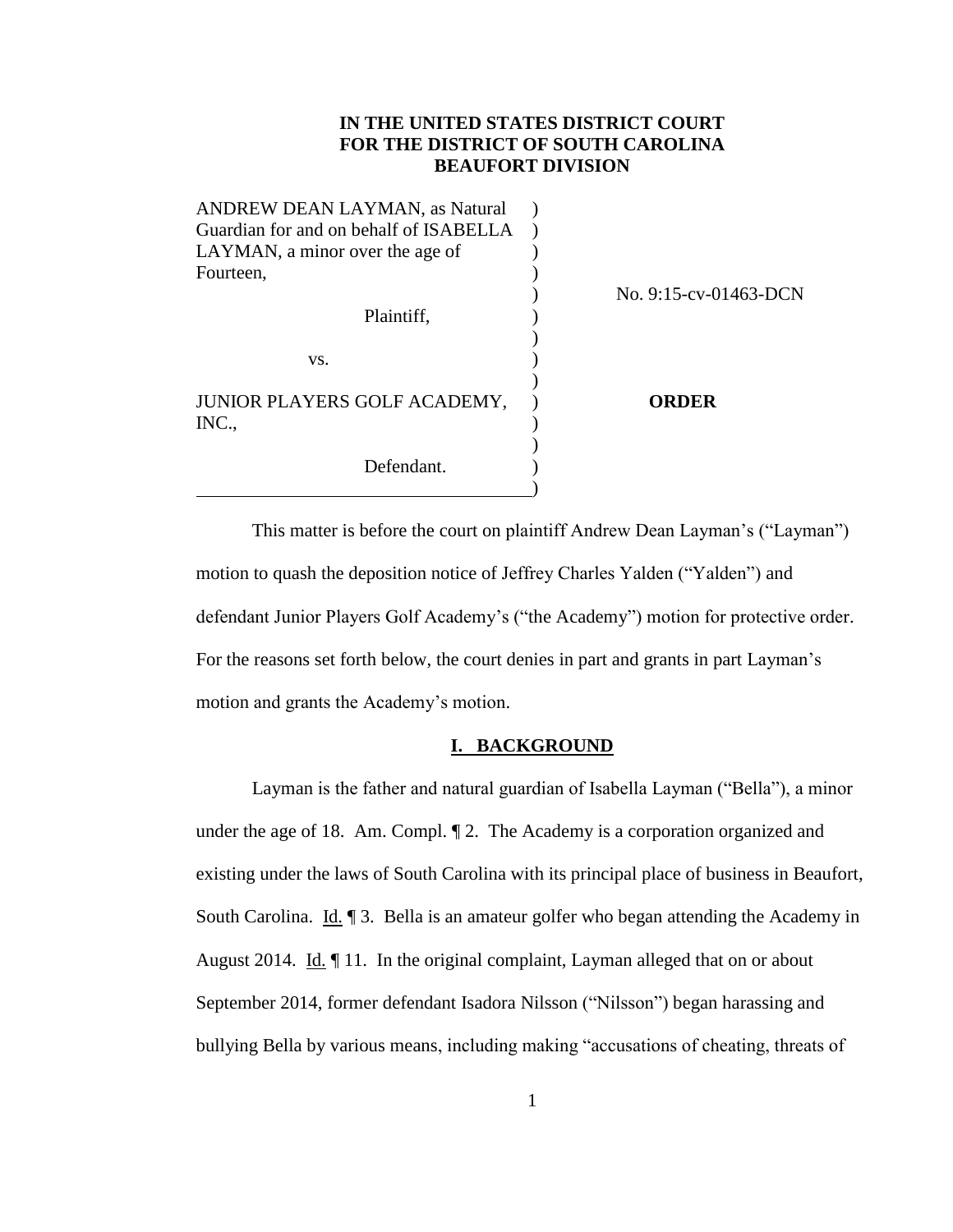physical harm, and defamatory statements regarding [Bella's] want of chastity." Compl. ¶ 14. Layman alleged that Bella reported the bullying to employees and agents of the Academy, but they failed to take action. Id. ¶ 15. Layman further alleged that the bullying and harassment intensified, but that employees at the Academy failed to do anything about it. Id. According to Layman, Bella sought, and continues to seek, psychological treatment and was forced to withdraw from the Academy on March 25, 2015. Id. ¶¶ 21–22. On April 1, 2015, Layman filed the present action, alleging the following claims: negligence against the Academy, assault against Nilsson, and intentional infliction of emotional distress, defamation, and civil conspiracy against both the Academy and Nilsson.

On October 8, 2015, the parties filed a stipulation of dismissal, dismissing Nilsson as a defendant with prejudice. The remaining parties filed a consent amended scheduling order under which motions to amend the pleadings were due by November 5, 2015. Layman filed an amended complaint on December 16,  $2015<sup>1</sup>$  On March 3, 2016, Layman filed the present motion to quash the deposition notice of its former testifying expert Jeffrey Charles Yalden ("Yalden"). The Academy filed a response in opposition to the motion on March 18, 2016. On March 7, 2016, the Academy filed a motion for a protective order and to quash the documents subpoena Layman served its accountant.

 $\frac{1}{1}$ The amended complaint omits the defamation claim and civil conspiracy claim against the Academy, but adds a breach of contract claim. While the first complaint alleged that Nilsson harassed and bullied Bella and that the Academy was negligent in failing to supervise the students, the amended complaint alleges that numerous unnamed students harassed and bullied Bella. Am. Compl. ¶ 14. Additionally, the allegation that Nilsson accused Bella of cheating and all allegations relating to cheating were omitted, except for a reference, in a footnote, to a nickname other students called her after she was disqualified from a tournament. Id. ¶ 18, n.1. Lastly, Layman deleted all of the claims against Nilsson because the parties settled.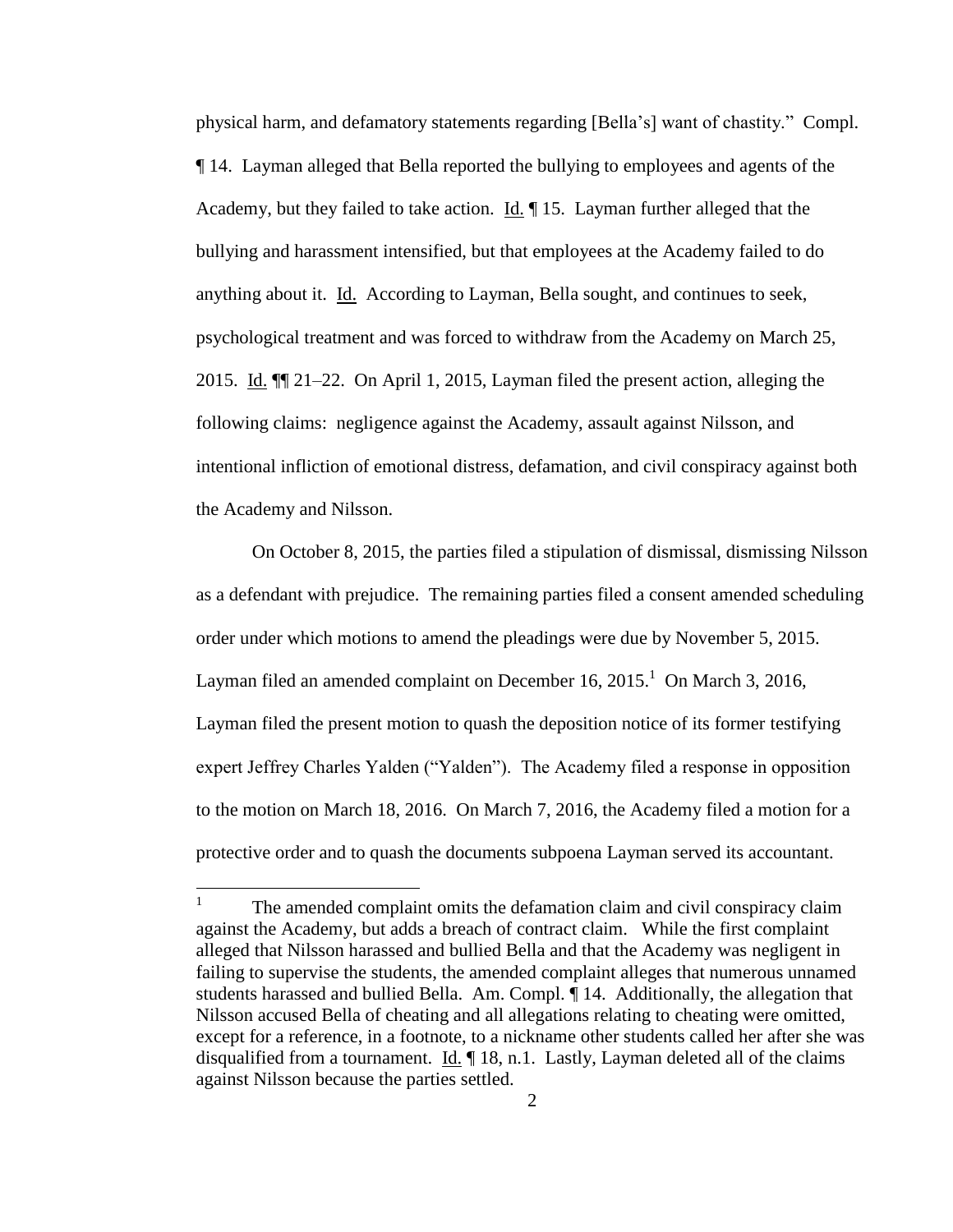Layman filed a response in opposition to the motion to quash on March 24, 2016. The motions have been fully briefed and are ripe for the court's review.

### **II. STANDARD**

Federal Rule of Civil Procedure 26 provides that, unless otherwise limited by court order, "[p]arties may obtain discovery regarding any non-privileged matter that is relevant to any party's claim or defense and proportional to the needs of the case, considering the importance of the issues at stake in the action, the amount in controversy, the parties' relative access to relevant information, the parties' resources, the importance of the discovery in resolving the issues, and whether the burden of expense of the proposed discovery outweighs its likely benefit." Fed. R. Civ. P. 26(b)(1) (note that the 2015 Amendments omit the phrase "reasonably calculated to lead to the discovery of admissible evidence"). Notably, "[i]nformation within this scope of discovery need not be admissible in evidence to be discoverable." Id.

"The court may, for good cause, issue an order to protect a party or person from annoyance, embarrassment, oppression, or undue burden or expense" by forbidding or limiting the scope of discovery. Fed. R. Civ. P.  $26(c)(1)$ . Such orders may prescribe, among other measures, "forbidding the disclosure or discovery" or "forbidding inquiry into certain matters, or limiting the scope of disclosure or discovery to certain matters." Id. (c)(1)(A), (c)(1)(D). A motion for a protective order is subject to a conferral certification requirement comparable to that for motions to compel and the same provision on the award of expenses applicable to motions to compel. See Fed. R. Civ. P.  $26(c)(1)$ , (3). "The scope and conduct of discovery are within the sound discretion of the district court." Columbus–Am. Discovery Grp. v. Atl. Mut. Ins. Co., 56 F.3d 556, 568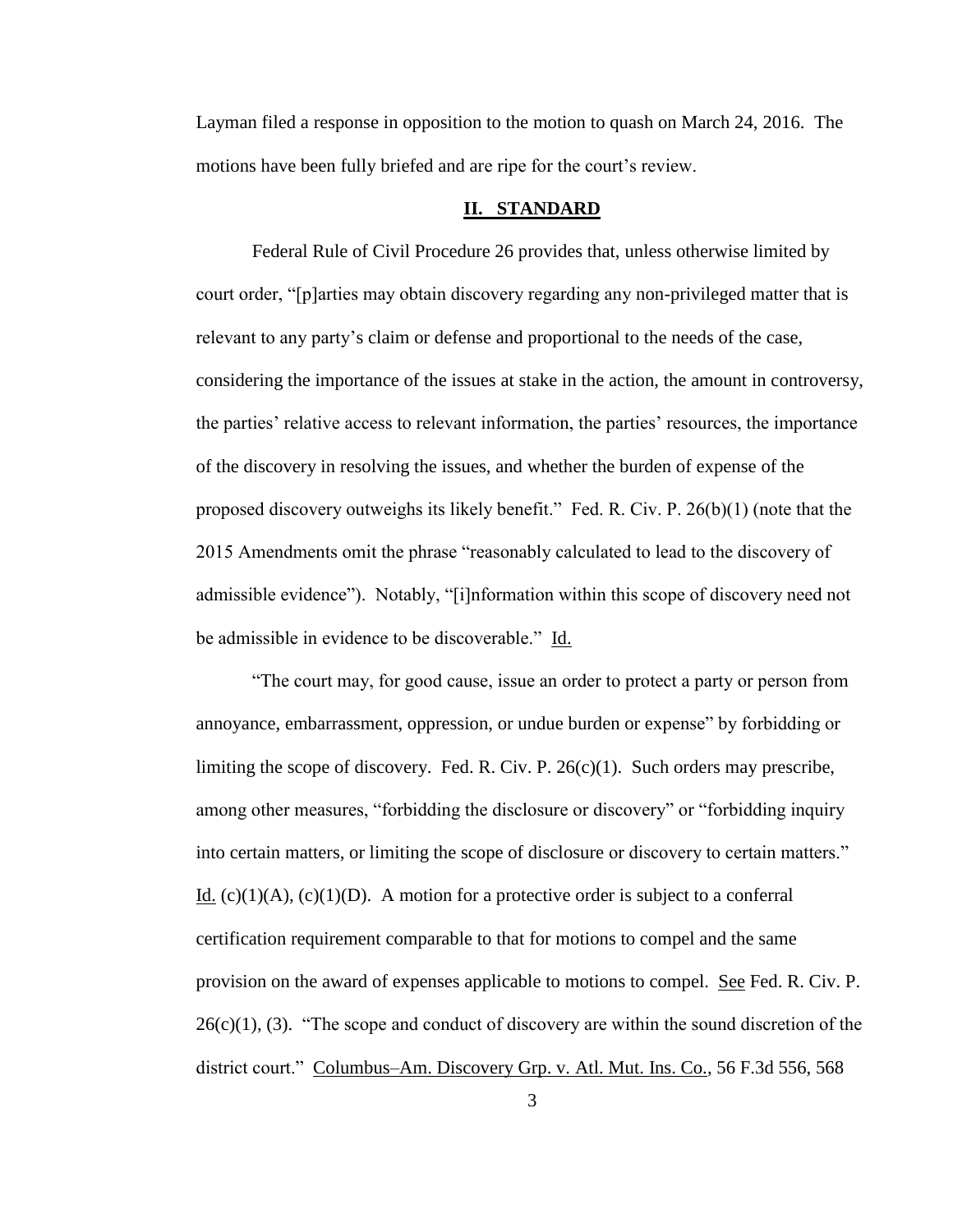n.16 (4th Cir. 1995) (citing Erdmann v. Preferred Research, Inc. of Ga., 852 F.2d 788, 792 (4th Cir. 1988)); see also U.S. ex rel. Becker v. Westinghouse Savannah River Co., 305 F.3d 284, 290 (4th Cir. 2002) (stating that district courts are afforded "substantial discretion . . . in managing discovery").

Rule 30 gives parties broad leave to depose "any person" who may have relevant information in a case. Fed. R. Civ. P. 30. A party may depose any person who has been identified as an expert whose opinions may be presented at trial. Fed. R. Civ. P.  $26(b)(4)(A)$ . However, a party ordinarily may not, by interrogatories or deposition, discover facts known or opinions held by an expert who has been retained or specially employed in anticipation of litigation or to prepare for trial or who is not expected to be called as a witness at trial. Fed. R. Civ. P.  $26(b)(4)(D)$ . A party may do so only as provided in Rule 35(b) for a physical or mental examiner's report or "on showing exceptional circumstances under which it is impracticable for the party to obtain facts or opinions on the same subject by other means." Id. When a party subpoenas a nonparty's attendance at a deposition, the nonparty may move to quash the subpoena under Rule 45, which requires that a district court must quash or modify a subpoena that:

(i) fails to allow a reasonable time to comply;

(ii) requires a person to comply beyond the geographical limits specified in Rule  $45(c)$ : (iii) requires disclosure of privileged or other protected matter, if no

exception or waiver applies; or

(iv) subjects a person to undue burden.

Fed. R. Civ. P. 45(d)(3)(A).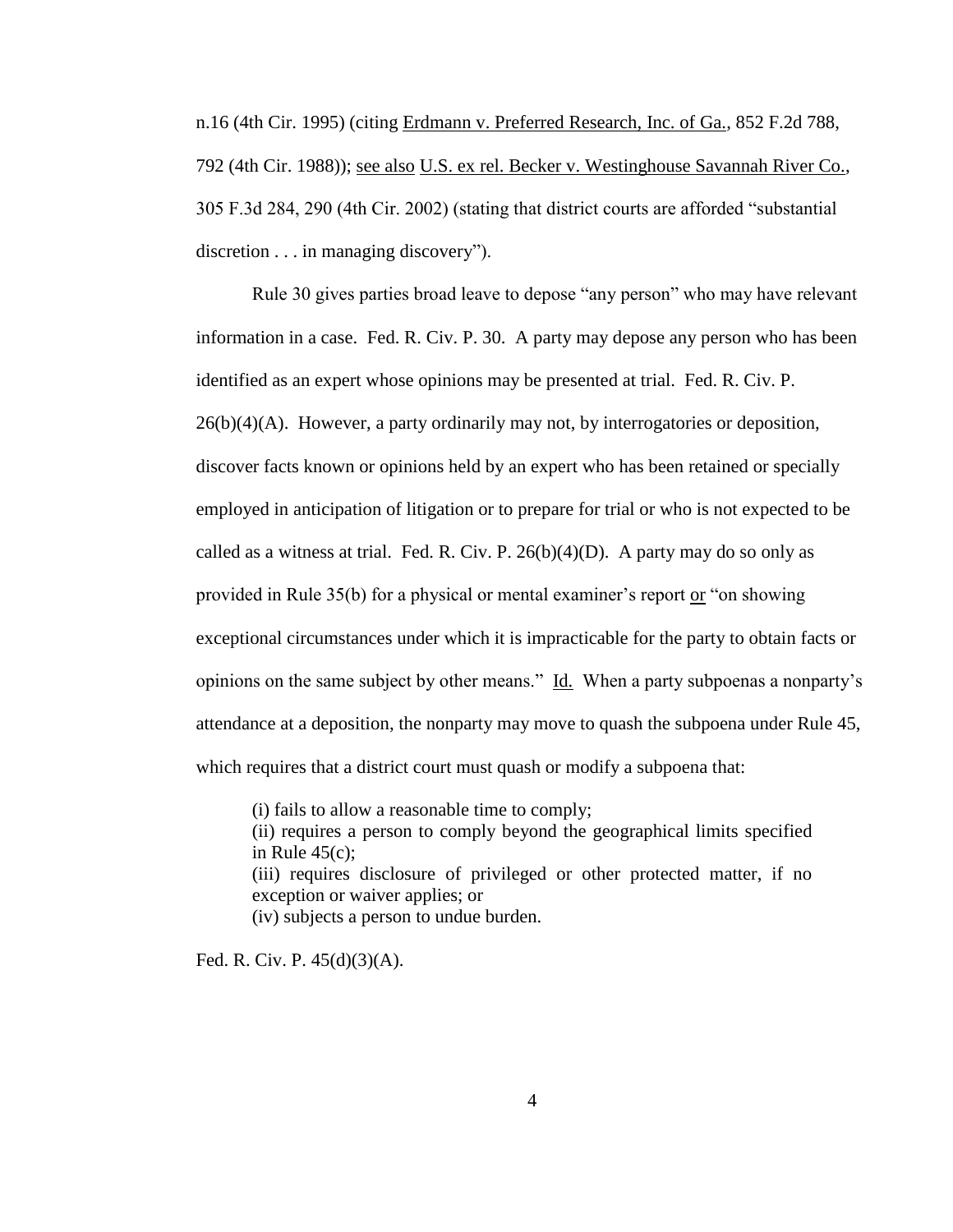#### **III. DISCUSSION**

## **A. Layman's Motion to Quash Yalden's Deposition Notice**

Layman seeks an order from the court quashing the Academy's deposition notice

of Yalden and entering a protective order preventing the Academy from further discovery

as to Yalden pursuant to Federal Rule of Civil Procedure 26(b)(4)(D).

On November 4, 2015, Yalden, a bullying expert, interviewed Bella. According

to Yalden's notes, Bella made the following statements:

The Academy's director left Isadora Nillson, a former defendant in this case, "in charge" of Bella;

Bella's house parent quit and put Nillson in charge for two months;

The Academy's Director "would hang up and not talk to [Bella's] parents;"

The bullying occurred in February and March 2015.

Def.'s Resp. 2; see also ECF No. 78, Ex. 1 at 81–82; ECF No. 78, Ex. 4. Further, Nillson is the only alleged bully named in Yalden's notes and is mentioned seven times. Id.

On December 1, 2015, Layman filed and served his initial expert disclosures identifying Yalden as an expert to testify at trial and serving his report. See Pl.'s Mot. Ex. A. On January 15, 2016, Yalden produced his notes and the documents used in reviewing the case, including the notes from his interview with Bella. On January 27, 2016, the Academy noticed Yalden's deposition for March 7, 2016. Pl.'s Mot. Ex. B. On March 3, 2016, less than two business days prior to Yalden's deposition, Layman amended his expert disclosures and removed Yalden as a testifying expert. Layman's attorney emailed the Academy's attorney to notify him that Layman decided to redesignate Yalden from a testifying expert to a non-testifying expert and that he would not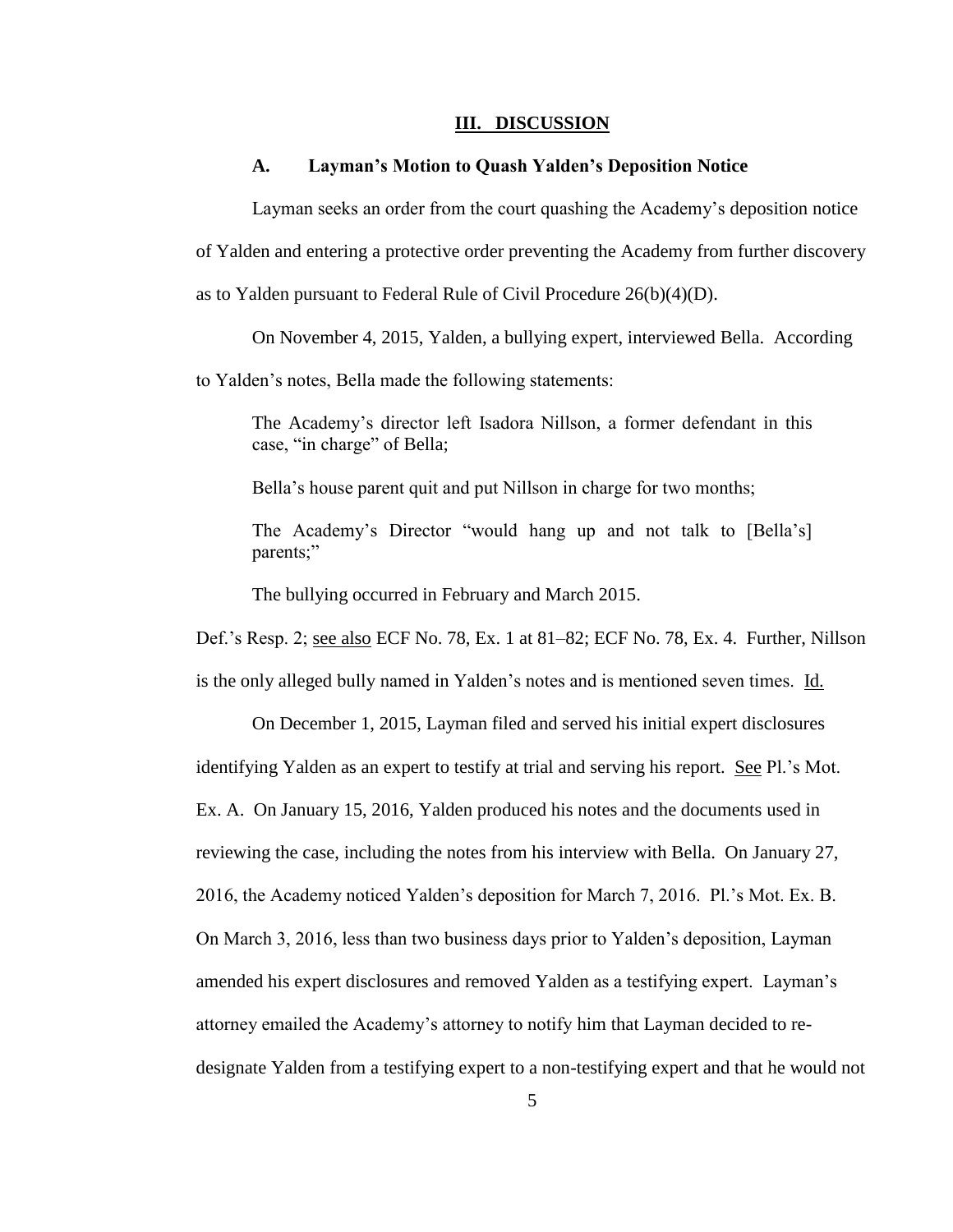proceed with his deposition. Pl.'s Mot. Ex. C. The Academy refused to withdraw its notice of Yalden's deposition. Thereafter, Layman filed the present motion to quash on March 3, 2016.

Layman asserts that since he identified his testifying experts in this case, the voluminous discovery has changed his desire to offer Yalden as a testifying witness. Pl.'s Mot. 4. Layman argues that because he re-designated Yalden as a non-testifying expert witness, Yalden is no longer subject to deposition testimony under Rule  $26(b)(4)(A)$ . Pl.'s Mot. 3. Layman contends that the Academy has failed to establish exceptional circumstances to warrant Yalden's deposition under Rule 26(b)(4)(D). In support of his motion, Layman cites case law from other jurisdictions in which courts have held that a party may restore "consulting expert privilege" by re-designating a previously identified expert from testifying to non-testifying. Pl.'s Mot. 2 (citing R.C. Olmstead, Inc. v. CU Interface, LLC, 657 F. Supp. 2d 899, 903 (N.D. Ohio 2009), aff'd, 606 F.3d 262 (6th Cir. 2010) ("Accordingly, this Court adopts the majority rule and holds that, where a party identifies an expert as testifying under Rule  $26(b)(4)(A)$ , but subsequently redesignates the expert as non-testifying, the opposing party may only depose that expert upon a showing of 'exceptional circumstances' under Rule  $26(b)(4)(B)$ [sic]."). In response, the Academy asserts that Bella's statements to Yalden are inconsistent with her prior sworn deposition testimony and with Layman's current theory of the case that Bella was harassed and bullied by numerous students. The Academy argues that it is necessary to depose Yalden regarding his interview with Bella and Janet Kelly. Therefore, the Academy asserts that exceptional circumstances exist to warrant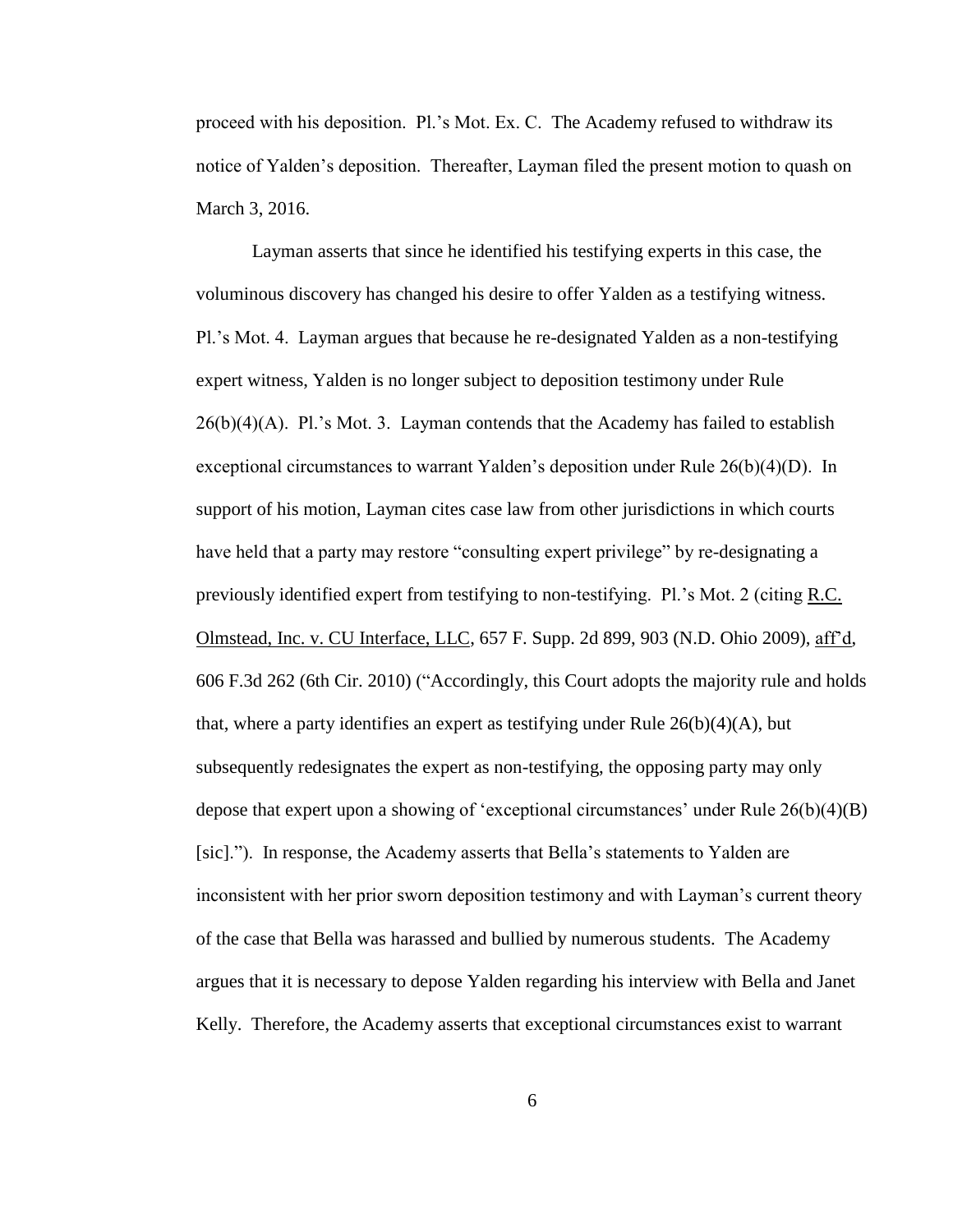Yalden's deposition despite Layman's "eleventh-hour un-designation" of Yalden as a testifying witness. Def.'s Resp. 3–5.

The "minority approach" treats witnesses formerly identified as testifying experts differently than those never designated as testifying experts, holding that witnesses that were designated as testifying experts under Rule  $26(b)(4)(A)$ , but later re-designated as non-testifying, are governed by a balancing test similar to Federal Rule of Evidence 403. House v. Combined Ins. Co. of Am., 168 F.R.D. 236 (N.D. Iowa 1996) (holding that an expert conducting a Rule 35 medical examination of plaintiff, even though subsequently designated non-testifying by defendant, could be deposed by plaintiff's counsel). However, courts have distinguished House because it was decided in the context of a Rule 35 expert examination relating to medical examinations of a party and therefore constituted a substantial reason for allowing the medical examiner to be deposed even after being re-designated as non-testifying. See R.C. Olmstead, 657 F. Supp. 2d at 903– 04 (noting that many courts view House as only applying to Rule 35 experts); Green v. Nygaard, 143 P.3d 393, 397 n.4 (Ariz. App. Div. 2006) (citing cases and noting distinctions).

Courts following the "majority rule," on the other hand, hold that a party may redesignate an expert as non-testifying and thereby insulate the expert from deposition by other parties absent a showing of exceptional circumstances under Rule  $26(b)(4)(D)$ . See, e.g., R.C. Olmstead, 657 F. Supp. 2d at 903 (N.D. Ohio 2009); In re Shell Oil Refinery, 132 F.R.D. 437, 440 (E.D. La. 1990); FMC Corp. v. Vendo Co., 196 F. Supp. 2d 1023, 1046 (E.D. Cal. 2002); Callaway Golf Co. v. Dunlop Slazenger Grp. Ams., Inc., 2002 WL 1906628, at \*3 (D. Del. Aug. 14, 2002); Employer's Reins. Corp. v. Clarendon

7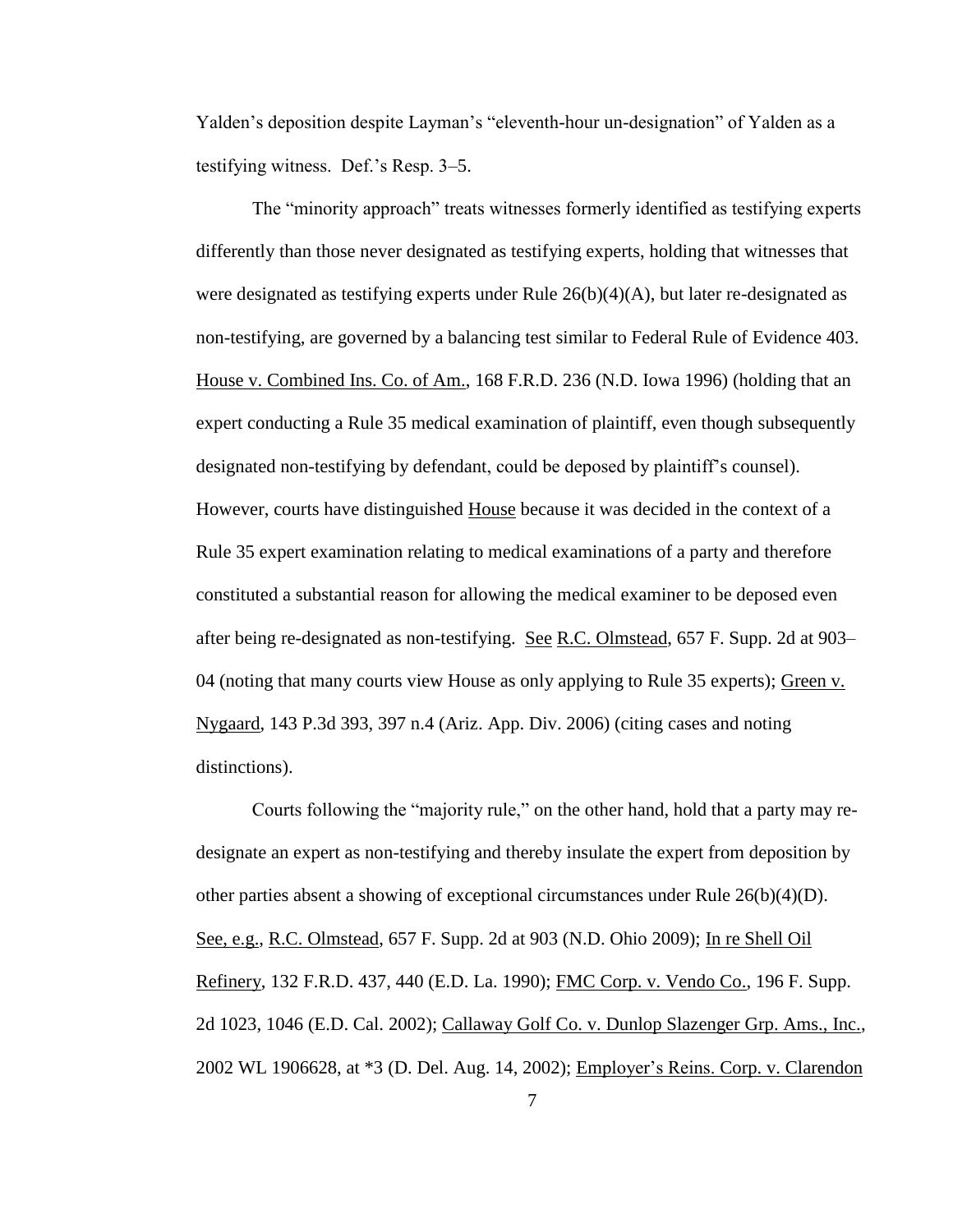Nat'l Ins. Co., 213 F.R.D. 422, 426 n.11 (D. Kan. 2003); Fed. Ins. Co. v. St. Paul Fire and Marine Ins. Co., 2008 WL 761417, at \*3 (N.D. Cal. Mar. 19, 2008); Green v. Nygaard, 143 P.3d 393, 397 (Ariz. 2006).

The Fourth Circuit has not ruled on the issue of whether a party may avoid an expert deposition pursuant to Rule  $26(b)(4)(A)$  and invoke the protections of Rule  $26(b)(4)(D)$  by re-designating the expert as non-testifying; nor has, to the court's knowledge, any district court within this circuit. However, the court finds the majority approach as set forth above consistent with the plain language of Rule  $26(b)(4)(D)$ requiring a showing of exceptional circumstances to depose a non-testifying expert witness. Therefore, the court must determine whether exceptional circumstances are present to warrant Yalden's deposition.

Rule  $26(b)(4)(D)$  provides that exceptional circumstances are those "under which it is impracticable for the party to obtain facts or opinions on the same subject by other means." "Examples of [exceptional circumstances] would include evidence deteriorating after a party's non-testifying expert observes it but before the opposing party has an opportunity to observe it, or if there are no other available experts in the same field or subject area." R.C. Olmstead, 657 F. Supp. 2d at 904. Courts have also found exceptional circumstances "when a non-testifying expert's report is used by a testifying expert as the basis for an expert opinion, or when there is evidence of substantial collaborative work between a testifying expert and a non-testifying expert." Long-Term Capital Holdings, LP v. United States, 2003 WL 21269586, at \*2 (D. Conn. May 6, 2003). Exceptional circumstances are also present where "it is possible to replicate expert discovery on a contested issue, but the costs would be judicially prohibitive," for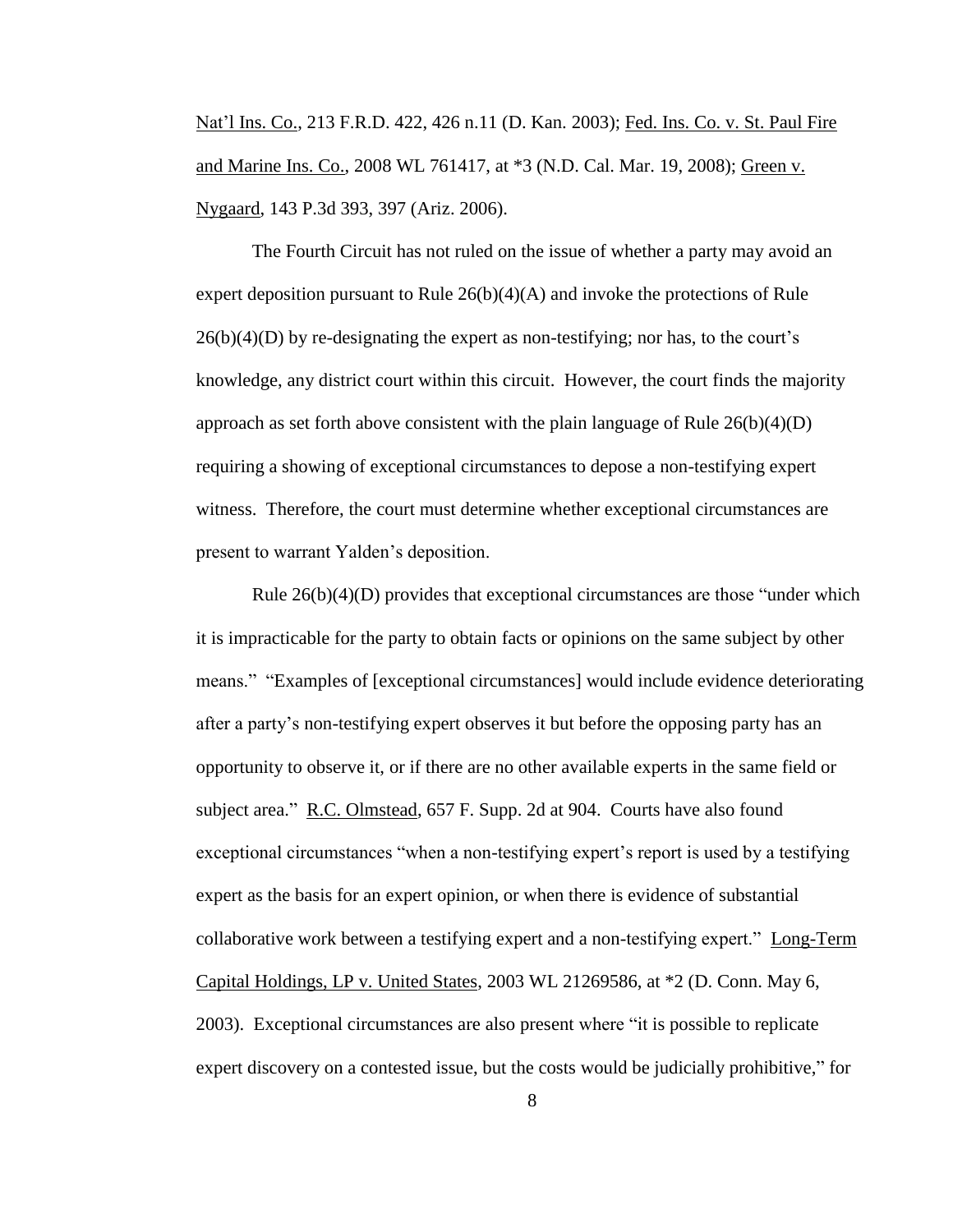example, when the replication would cause the party to expend enormous time and resources duplicating the expert's efforts. Bank of Brussels Lambert v. Chase Manhattan Bank, 175 F.R.D. 34, 45 (S.D.N.Y. 1997). Judge Childs has found exceptional circumstances under Rule  $26(b)(4)(D)$  and required the defendant to produce a nontestifying, consulting expert's facts and opinions or the expert's post-accident reconstruction investigation information when the plaintiff's injuries prevented him from being able to conduct a post-accident, on-scene investigation himself. Nix v. Holbrook, No. 5:13-cv-02173, 2015 WL 631155, at \*6 (D.S.C. Feb. 13, 2015).

The Academy asserts that it is unable to discover information regarding Bella's alternative, inconsistent versions of the facts without deposing Yalden. Def.'s Resp. 7. Bella was first deposed months prior to Yalden's disclosure of his report and notes. Further, Bella's second deposition—although taken after the Academy received Yalden's notes—was limited by court order to the new allegations in the amended complaint. Yalden's deposition was scheduled for twenty-one days after Bella's second deposition, and the Academy intended to question Yalden on his notes and reports at that time. Id. The Academy asserts that Yalden's deposition is relevant beyond his interview with Bella because he interviewed Janet Kelly, a former Director of Student Care; however, Janet Kelly did not mention her discussing the case with Yalden during her January 25, 2016 deposition. Id.

The court finds that exceptional circumstances are present to warrant the Academy's limited deposition of Yalden. Specifically, although the court does not find it necessary for the Academy to depose Yalden regarding his opinions, the Academy may depose Yalden regarding the facts on which he based his opinions—including Bella and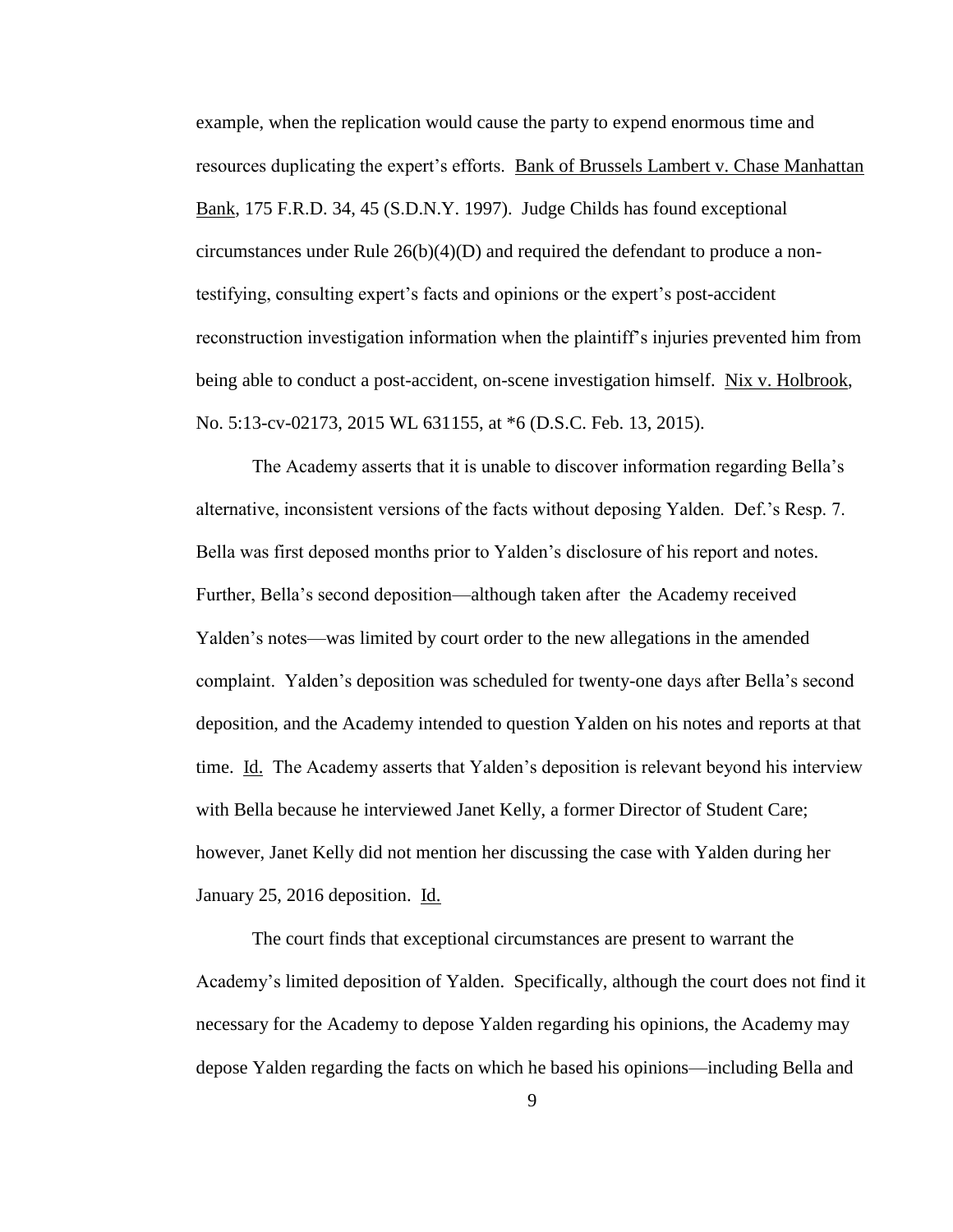Janet Kelly's interviews. The Academy does not have an alternate method by which to obtain the information regarding Yalden's interview with Bella and her inconsistent statements. Further, the policy considerations of the "consulting expert privilege" are not directly implicated in this case. Although Rule  $26(b)(4)(D)$  seeks to protect the interest in free consultation between counsel and non-testifying experts, Yalden was retained as a testifying expert expected to give "detailed testimony" regarding his expertise and "the effects of bullying and lack of supervision" on Bella. Pl.'s Expert Disclosure, ECF No. 78, Ex. A. Yalden interviewed Bella in his role as a testifying expert and not a consultation expert, and his notes and reports were already disclosed to the Academy. Therefore, the protections did not exist at the time of his interview with Bella. Lastly, there is no indication from Layman's motion that he will suffer prejudice if the court were to deny his motion to quash and allow the Academy to proceed with Yalden's deposition.

Therefore, the court holds that the Academy has established exceptional circumstances to warrant Yalden's deposition as a non-testifying expert under Rule 26(b)(4)(D) regarding the facts on which he based his opinions, including Bella's and Janet Kelly's interviews.

# **B. The Academy's Motion for Protective Order and to Quash**

Layman served a subpoena on the Academy's accountant on March 2, 2016, requesting its accountant's entire file related to the Academy by March 16, 2016. By consent scheduling order, the close of discovery was March 25, 2016 and all "discovery requests" were required to be "served in time for the responses thereto to be served by this deadline." ECF No. 74. The Academy now requests that this court enter an order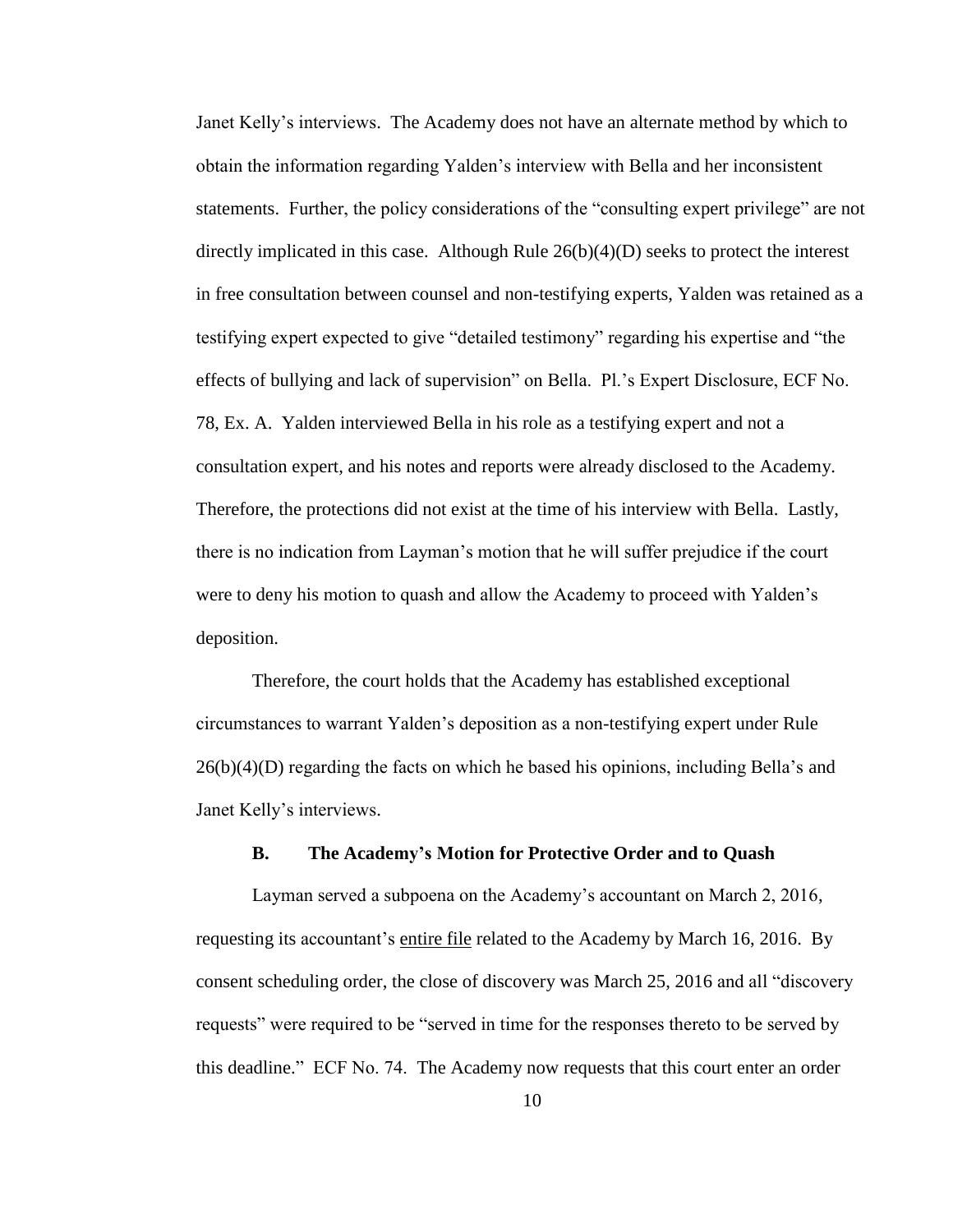forbidding this discovery and quashing the subpoena because "the subpoena is untimely, over broad and will require disclosure of privileged and other protected matter." Def.'s Mot. 1.

The Academy first asserts that Layman's subpoena is untimely, arguing that Layman is attempting to circumvent the deadline in the scheduling order by requesting the documents pursuant to Rule 45 rather than the proper procedure for discovery between parties under Rule 34. Def.'s Mot. 1–2. The Academy also argues that the subpoena is unduly burdensome because it seeks the accountant's entire file—including financial records, audits, bank records, communications between the accountant and anyone regarding this case, and "any and all other information in [the accountant's] possession not specifically requested above"—and is not limited proportionally to the needs of this case. Def.'s Mot.  $3<sup>2</sup>$ .

In response, Layman argues that the Academy lacks standing to challenge the scope of the subpoena. Pl.'s Resp. 3. "Ordinarily, a party does not have standing to challenge a subpoena issued to a nonparty unless the party claims some personal right or privilege in the information sought by the subpoena." HDSherer LLC v. Nat. Molecular Testing Corp., 292 F.R.D. 305, 307 (D.S.C. 2013) (quoting United States v. Idema, 118 Fed.Appx. 740, 744 (4th Cir. 2005)). However, a party may challenge a subpoena under Rule 26 standards "regardless of whether [it has] standing to bring a motion to quash

 $\frac{1}{2}$ Lastly, the Academy argues that the subpoena seeks disclosure of privileged or other protected documents. However, the Academy failed to present persuasive arguments regarding the alleged privileged nature of the documents. There is no indication from the briefing of the percentage of documents that may be privileged. Further, any privileged documents could be adequately addressed by a privilege log and therefore should not provide a basis to quash the document subpoena entirely.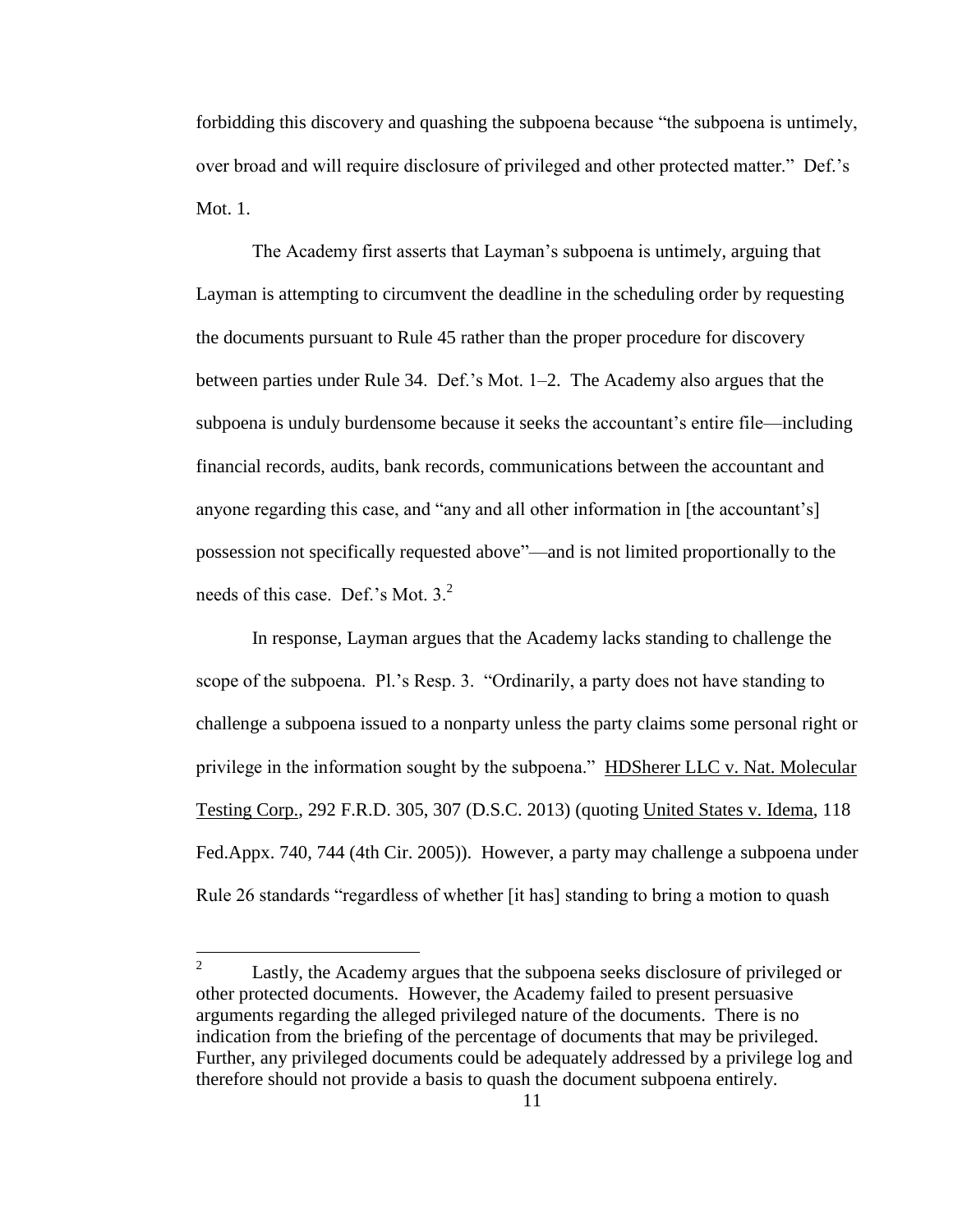under Rule 45." Id. (quoting Singletary v. Sterling Transp. Co., 289 F.R.D. 237, 239 (E.D. Va. 2012)). Under Rule 26(c), "a party may move for a protective order to protect itself from 'annoyance, embarrassment, oppression, or undue burden or expense,' regardless of whether the moving party is seeking to prevent disclosure of information by a nonparty, as long as the moving party can tie the protected information to an interest listed in the rule . . . ." Id. (quoting Firetrace USA, LLC v. Jesclard, 2008 WL 5146691, at \*2 (D. Ariz. Dec. 8, 2008). The Academy's motion is a motion for protective order pursuant to Rule 26 and a motion to quash pursuant to Rule 45. It is likely that, given the nature and breadth of the documents requested from the Academy's accountant, the Academy will be subjected to undue burden; therefore, the interest asserted is sufficient to satisfy the requirement of Rule 26(c). Because the Academy filed a motion for protective order pursuant to Rule 26 arguing that the subpoena is unduly burdensome and oppressive, it has standing to challenge the subpoena of its accountant.

Rule 34 provides the procedure by which a party may obtain documents from another party. Rule 45 provides the procedure by which a person may be compelled to produce documents and tangible things by subpoena. Rule 34 gives the responding party 30 days after being served to respond in writing. Rule 45 does not impose time limits by which parties must respond, allowing the party serving the subpoena to fashion a specific time limit by which to respond as long as it is "reasonable." Fed. R. Civ. P.  $45(d)(3)(A)(i)$ . "The leading treatises agree that although Rule 45 may apply to both parties and nonparties, resort to Rule 45 should not be allowed when it circumvents the requirements and protections of Rule 34 for the production of documents belonging to a party." Stokes v. Xerox Corp., 2006 WL 6686584, at \*3 (E.D. Mich. Oct. 5, 2006). "If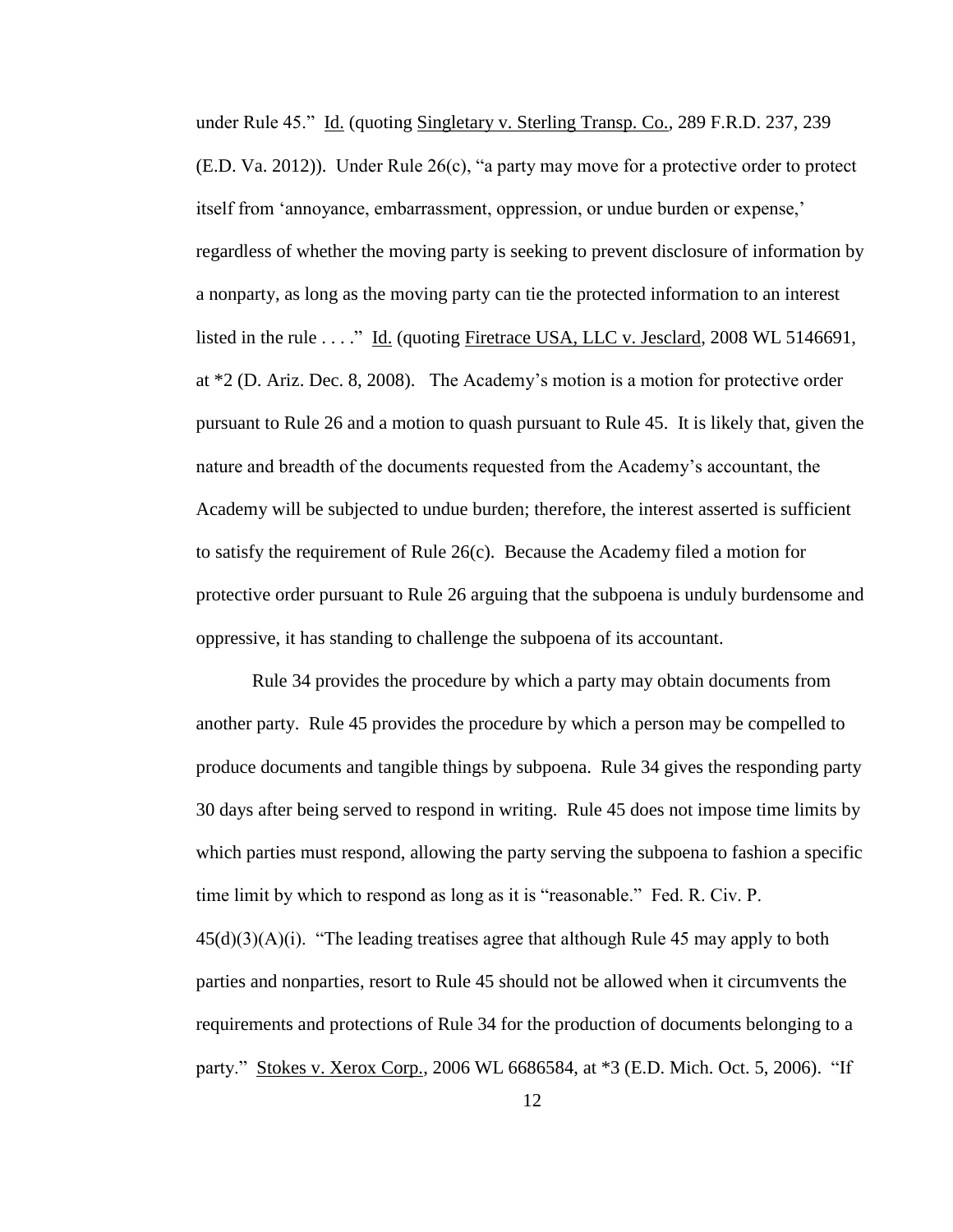documents are available from a party, it has been thought preferable to have them obtained pursuant to Rule 34 rather than subpoenaing them from a nonparty witness." 8A Charles Alan Wright, et al., Federal Practice and Procedure § 2204 at 365 (2nd ed. 1994). "Although Rule 45 is not limited by its terms to nonparties, it should not be used to obtain pretrial production of documents or things, or inspection of premises, from a party in circumvention of discovery rules or orders. Discovery from a party, as distinct from a nonparty, is governed by Rule 34, not Rule 45." 7 Moore's Federal Practice § 34.02[5][e] (3d ed.) (citing Hasbro, Inc. v. Serafino, 168 F.R.D. 99 (D. Mass. 1996)).

In support of its motion, the Academy cites Nguyen v. Louisiana State Bd. of Cosmetology, 2016 WL 320152, at \*1 (M.D. La. Jan. 26, 2016), and Stokes v. Xerox Corp., 2006 WL 6686584, at \*3 (E.D. Mich. Oct. 5, 2006). In Nguyen, defendant's counsel received subpoenas by email on January 12, 2016 seeking the defendant's and a non-party's deposition and production of certain documents. Id. The court held that because the discovery deadline was January 29, 2016, and given the type of requested documents, plaintiffs were using Rule 45 to make an end-run around Rule 34. Id. The court found that the subpoenas were untimely and subjected defendants to undue burden, quashing the subpoenas. Id. In Stokes, plaintiffs sent a subpoena to defendant's employee eight days before the close of discovery. Stokes, 2006 WL 6686584, at \*1. The court granted defendant's motion to quash, stating that "[i]f documents are available from a party, it has been thought preferable to have them obtained pursuant to Rule 34 rather than subpoenaing them from a nonparty witness," pursuant to Rule 45. Id. at \*3 (internal quotation marks omitted).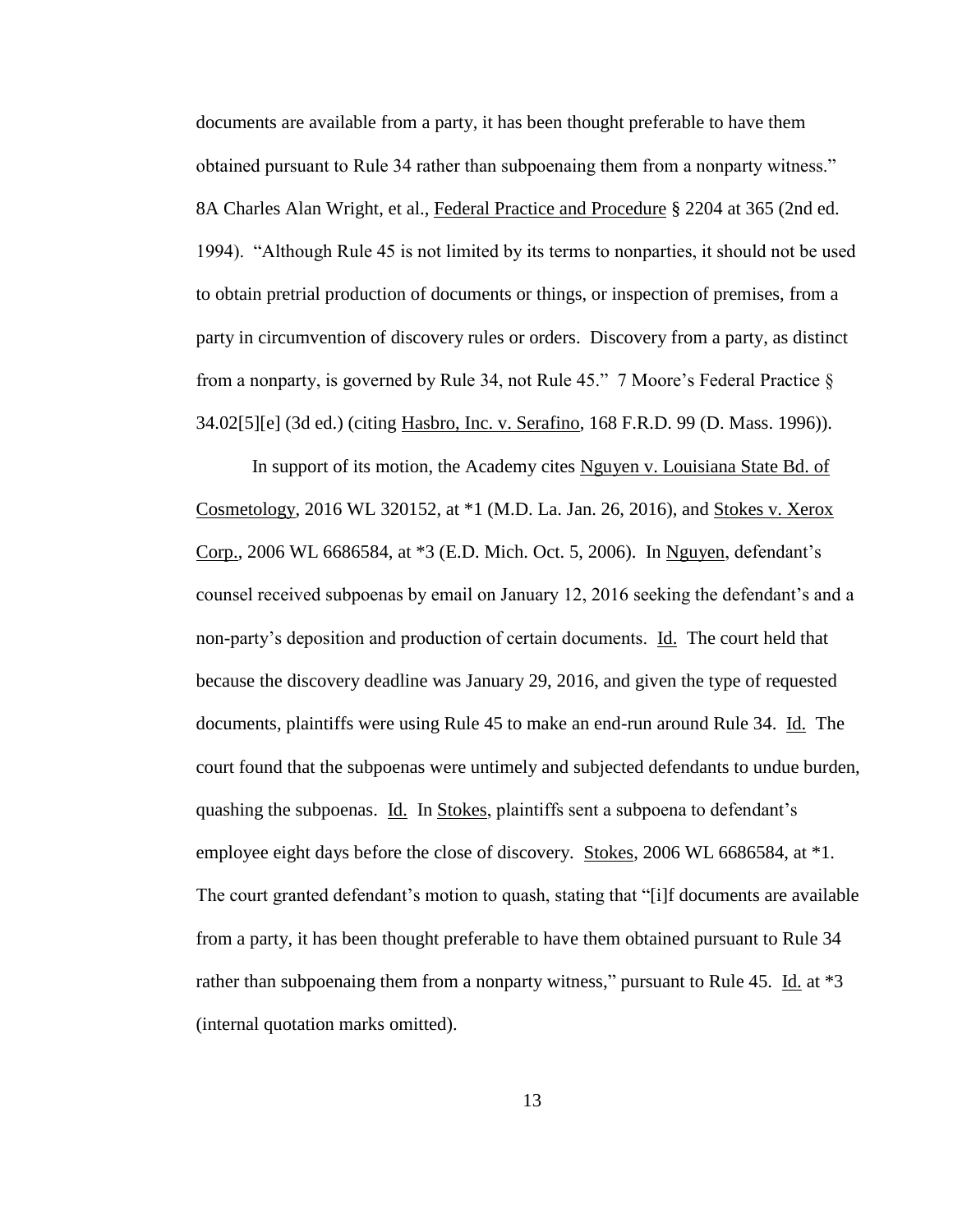Under the consent second amended scheduling order, ECF No. 74, discovery must be completed no later than March 25, 2016 and "all discovery requests shall be served in time for the responses thereto to be served by this deadline." Therefore, the scheduling order prevents Layman from obtaining the documents pursuant to Rule 34 because less than thirty days remained for discovery in the scheduling order when Layman served the subpoena. Even though Layman could have obtained the documents from the Academy pursuant to the procedures outlined in Rule 34, the allotted thirty-day window fell outside of the close of discovery under the consent scheduling order. Therefore, it appears that the subpoena of the Academy's accountant was an attempt to circumvent Rule 34 via Rule 45.

Further, by its very language, the subpoena is unduly burdensome and not proportional to the needs of the case. The subpoena requests financial records and audits for years that Bella did not attend the Academy, bank records for "unknown accounts," "financial forecasts," communications between the accountant "and anyone else regarding this case." Def.'s Mot. Ex. A. Lastly, the subpoena contains a catchall provision for "[a]ny and all information in [the accountant's] possession not specifically requested above." Id. Layman never sought these documents from the Academy and did not question the Academy's 30(b)(6) witness concerning financial information. The court finds the burden of the request disproportionate to Layman's apparent need to obtain the documents considering Layman did not seek any financial information from the Academy during the entire course of discovery prior to this subpoena. Therefore, the court questions the importance of the financial records at this late juncture—less than one month before the close of discovery.